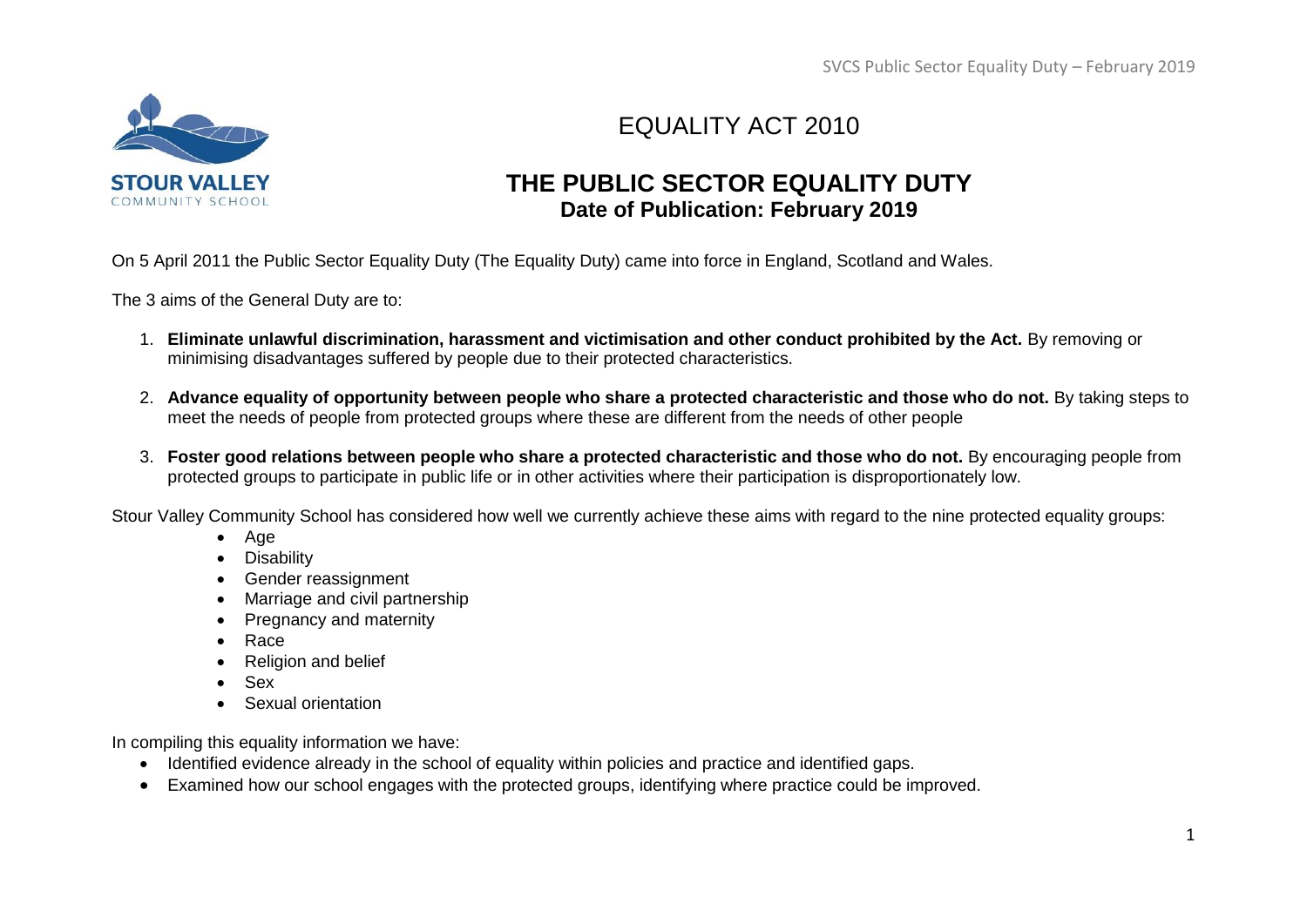### **EQUALITY INFORMATION**

| <b>Protected</b>  | Aims of the general duty                                                                                                                                                                                                                                                                                                                     |                                                                                                                                                                                                                                                                       |                                                                                                                                                                                                                     |  |
|-------------------|----------------------------------------------------------------------------------------------------------------------------------------------------------------------------------------------------------------------------------------------------------------------------------------------------------------------------------------------|-----------------------------------------------------------------------------------------------------------------------------------------------------------------------------------------------------------------------------------------------------------------------|---------------------------------------------------------------------------------------------------------------------------------------------------------------------------------------------------------------------|--|
| characteristics   | What evidence do we hold that                                                                                                                                                                                                                                                                                                                | How do we advance equality of                                                                                                                                                                                                                                         | How do we foster good relations                                                                                                                                                                                     |  |
|                   | we eliminate unlawful                                                                                                                                                                                                                                                                                                                        | opportunity between people who                                                                                                                                                                                                                                        | between people who share a                                                                                                                                                                                          |  |
|                   | discrimination, harassment and                                                                                                                                                                                                                                                                                                               | share a protected characteristic                                                                                                                                                                                                                                      | protected characteristic and                                                                                                                                                                                        |  |
|                   | victimisation?                                                                                                                                                                                                                                                                                                                               | and those who do not?                                                                                                                                                                                                                                                 | those who do not?                                                                                                                                                                                                   |  |
| Age               | • Recruitment procedures ensure that<br>all candidates are shortlisted and<br>interviewed on their suitability for the<br>post.<br>• Recruitment monitoring information<br>is only seen by one person, who is<br>not involved in interview selection<br>processes.<br>• Staff body consists of employees<br>representing the full age-range. | · All relevant policies have a<br>statement about equality and are<br>accessible to relevant stakeholders.<br>• All staff have access to professional<br>development opportunities.<br>· Where appropriate, all students are<br>invited to be involved in activities. | • School Code of Conduct reflects<br>values of equality and respect.<br>• Teaching encourages positive<br>attitudes towards people of all ages.<br>• Positive role models of all ages are<br>presented to students. |  |
| <b>Disability</b> | • Bullying based on disability is                                                                                                                                                                                                                                                                                                            | • We will avoid stereotypical                                                                                                                                                                                                                                         | • We will take active steps to ensure                                                                                                                                                                               |  |
|                   | recorded and reported upon to the                                                                                                                                                                                                                                                                                                            | assumptions about students' abilities                                                                                                                                                                                                                                 | that disabled parents are                                                                                                                                                                                           |  |
|                   | Governing Body. Any such incidents                                                                                                                                                                                                                                                                                                           | and aptitudes.                                                                                                                                                                                                                                                        | encouraged to become involved in                                                                                                                                                                                    |  |
|                   | are treated seriously with severe                                                                                                                                                                                                                                                                                                            | • All students will be encouraged to                                                                                                                                                                                                                                  | the school.                                                                                                                                                                                                         |  |
|                   | sanctions imposed.                                                                                                                                                                                                                                                                                                                           | consider the full range of options                                                                                                                                                                                                                                    | · Prospective parents are welcomed                                                                                                                                                                                  |  |
|                   | • Inappropriate talk or actions that                                                                                                                                                                                                                                                                                                         | before and after GCSEs.                                                                                                                                                                                                                                               | to published events but also offered                                                                                                                                                                                |  |
|                   | promote discrimination on the                                                                                                                                                                                                                                                                                                                | • If progress tracking shows students                                                                                                                                                                                                                                 | a private tour.                                                                                                                                                                                                     |  |
|                   | grounds of disability are challenged                                                                                                                                                                                                                                                                                                         | are falling below expectations then                                                                                                                                                                                                                                   | • Disabled students are fully involved                                                                                                                                                                              |  |
|                   | by staff and incidents logged.                                                                                                                                                                                                                                                                                                               | interventions are put in place.                                                                                                                                                                                                                                       | in school life along with non-disabled                                                                                                                                                                              |  |
|                   | • SEN students make progress in line                                                                                                                                                                                                                                                                                                         | • The site is fully accessible to                                                                                                                                                                                                                                     | peers.                                                                                                                                                                                                              |  |
|                   | with that of other students.                                                                                                                                                                                                                                                                                                                 | students and staff with a wide range                                                                                                                                                                                                                                  | • School Code of Conduct reflects                                                                                                                                                                                   |  |
|                   | • Recruitment procedures ensure that                                                                                                                                                                                                                                                                                                         | of disabilities.                                                                                                                                                                                                                                                      | values of equality and respect.                                                                                                                                                                                     |  |
|                   | all candidates are shortlisted and                                                                                                                                                                                                                                                                                                           | • Learning Support Assistants have a                                                                                                                                                                                                                                  | • Behaviour and Anti-bullying policy                                                                                                                                                                                |  |
|                   | interviewed on their suitability for the                                                                                                                                                                                                                                                                                                     | wide range of experience and                                                                                                                                                                                                                                          | make clear expectations.                                                                                                                                                                                            |  |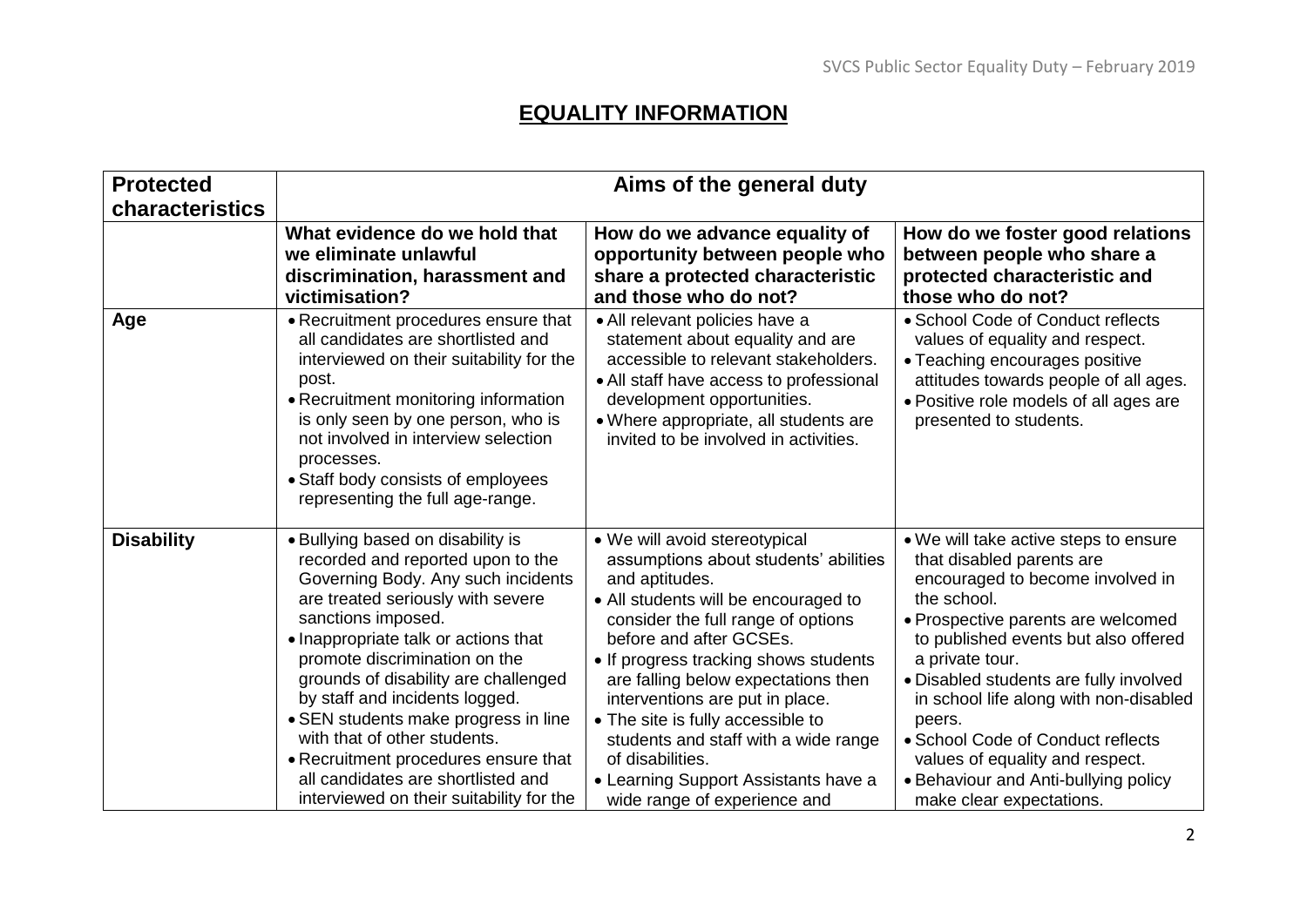|                                          | post.<br>• All school time visits are planned to<br>accommodate all students.                                                                                                                                                                                                                                                                                  | training and are allocated to<br>students based on their<br>understanding of the needs of each<br>individual.                                                                                                                          |                                                                                                                                                                                                                                                                                                                                                     |
|------------------------------------------|----------------------------------------------------------------------------------------------------------------------------------------------------------------------------------------------------------------------------------------------------------------------------------------------------------------------------------------------------------------|----------------------------------------------------------------------------------------------------------------------------------------------------------------------------------------------------------------------------------------|-----------------------------------------------------------------------------------------------------------------------------------------------------------------------------------------------------------------------------------------------------------------------------------------------------------------------------------------------------|
| <b>Gender</b><br>Reassignment            | • We will not discriminate in the<br>selection of new staff on any criteria<br>apart from their ability to perform the<br>role outlined within the job<br>description.<br>• Students are met with on an<br>individual basis to agree how best<br>the school can meet their needs for<br>the stage of their transition.                                         | • All staff have access to professional<br>development opportunities.<br>• All students will be encouraged to<br>consider the full range of options<br>before and after GCSEs.                                                         | • School Code of Conduct reflects<br>values of equality and respect.<br>• Issues of equality and diversity will<br>feature in staff inductions, training<br>and staff meetings, as appropriate.<br>• Students are encouraged to take<br>part in all activities with special<br>arrangements (eg for changing)<br>being made on an individual basis. |
| <b>Marriage and</b><br>civil partnership | • Recruitment procedures ensure that<br>all candidates are shortlisted and<br>interviewed on their suitability for the<br>post.<br>• Students are admitted on the<br>admissions criteria without<br>consideration of their parents'<br>marital status.<br>• Requests for absence are<br>considered on their merit and made<br>in line with the absence policy. | • Marriage and civil partnership are<br>both discussed within the curriculum<br>as valid choices.                                                                                                                                      | · Positive role models are presented<br>to students.<br>• School Code of Conduct reflects<br>values of equality and respect.                                                                                                                                                                                                                        |
| <b>Pregnancy and</b><br><b>Maternity</b> | • Students who become parents will<br>have individual arrangements made<br>for them to continue their education<br>at SVCS.<br>. Working practices will be adjusted in<br>line with health and safety advice<br>during pregnancy.<br>• Employment law relating to<br>maternity and paternity leave will be<br>upheld.                                          | . We will support the education of any<br>student who is pregnant in line with<br>health and safety advice.<br>• All staff will continue to have access<br>to professional development<br>opportunities and this will be<br>monitored. | • Issues of equality and diversity will<br>feature in staff inductions, training<br>and staff meetings, as appropriate.<br>• Pregnant mothers or fathers-to-be<br>will be supported on an individual<br>basis to continue to be active<br>members of the school community.                                                                          |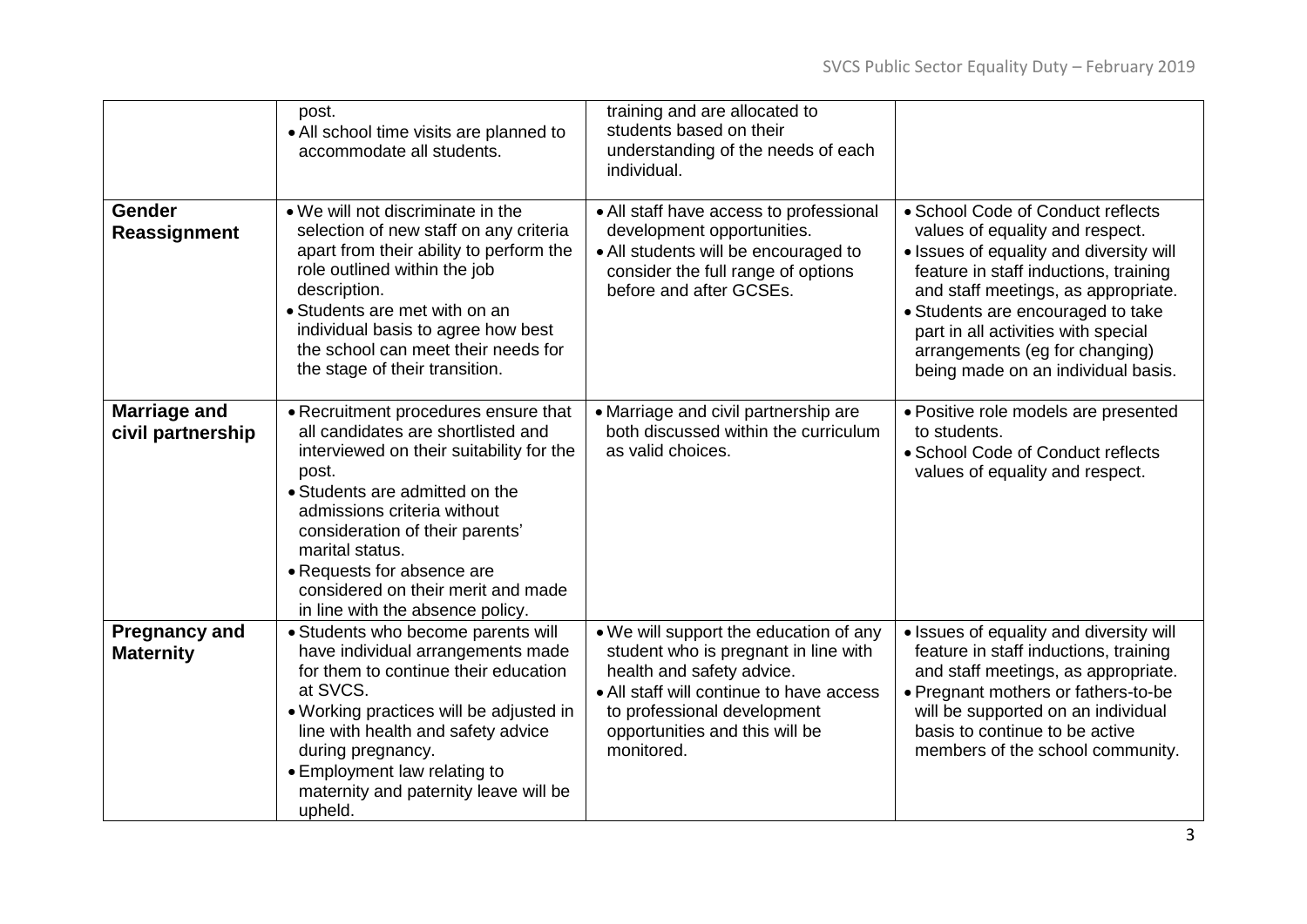| Race                                 | • Performance data shows ethnic<br>minority groups perform at least as<br>well as other groups.<br>• Recruitment procedures ensure that<br>all candidates are shortlisted and<br>interviewed on their suitability for the<br>post.<br>• Recruitment monitoring information<br>is only seen by one person, who is<br>not involved in interview selection<br>processes.<br>• Inappropriate words or actions that<br>promote racial discrimination are<br>challenged by staff and incidents<br>logged.                                       | • All relevant policies have a<br>statement about equality and are<br>accessible to relevant stakeholders.<br>• Student groups are analysed during<br>progress tracking and interventions<br>initiated as required to avoid<br>underachievement.<br>• Admission to the school is available<br>to all minority ethnic groups and is<br>administered consistently and fairly<br>by an external body. | • School Code of Conduct reflects<br>values of honesty and respect.<br>• Behaviour and Anti-bullying policy<br>make clear expectations.<br>• All students have access to the full<br>curriculum.<br>• Diversity is promoted through<br>assemblies, fundraising events and<br>curriculum areas.<br>• Anti-bullying week is an annual<br>focus. |
|--------------------------------------|-------------------------------------------------------------------------------------------------------------------------------------------------------------------------------------------------------------------------------------------------------------------------------------------------------------------------------------------------------------------------------------------------------------------------------------------------------------------------------------------------------------------------------------------|----------------------------------------------------------------------------------------------------------------------------------------------------------------------------------------------------------------------------------------------------------------------------------------------------------------------------------------------------------------------------------------------------|-----------------------------------------------------------------------------------------------------------------------------------------------------------------------------------------------------------------------------------------------------------------------------------------------------------------------------------------------|
| <b>Religion and</b><br><b>Belief</b> | • The vast majority of students are<br>recorded as Christian.<br>• Annual uptake of GCSE RS is<br>consistently positive.<br>• Incidents of bullying related to<br>religion or belief are centrally<br>recorded and reported to the<br>Governing Body. Any such incidents<br>are treated seriously with severe<br>sanctions imposed.<br>• Inappropriate talk or actions that<br>promote religious discrimination are<br>challenged by staff and recorded.<br>• Requests for absence are<br>considered in light of religious<br>observance. | • We will facilitate the need for<br>students to observe religious<br>requirements in relation to worship.<br>• Students own experiences and<br>beliefs are valued and, where<br>possible and appropriate, used as<br>source material.<br>• Individual arrangements are put in<br>place to meet the requests of<br>individual families.                                                            | • School Code of Conduct reflects<br>values of equality and respect.<br>• Teaching methods will encourage<br>positive attitudes to religious<br>diversity and equality.<br>• A range of religious festivals are<br>acknowledged and celebrated<br>throughout the year in assemblies<br>and through the curriculum.                            |
| <b>Sex</b>                           | • Bullying incidents based on sex are<br>centrally recorded and reported<br>upon to the Governing Body. Any<br>such incidents are treated seriously                                                                                                                                                                                                                                                                                                                                                                                       | • All relevant policies have a<br>statement about equality and are<br>accessible to relevant stakeholders.<br>• Students are tracked by groups,                                                                                                                                                                                                                                                    | • Teaching methods will be varied to<br>promote by both genders in all<br>subject areas.<br>• Examples of successful people will                                                                                                                                                                                                              |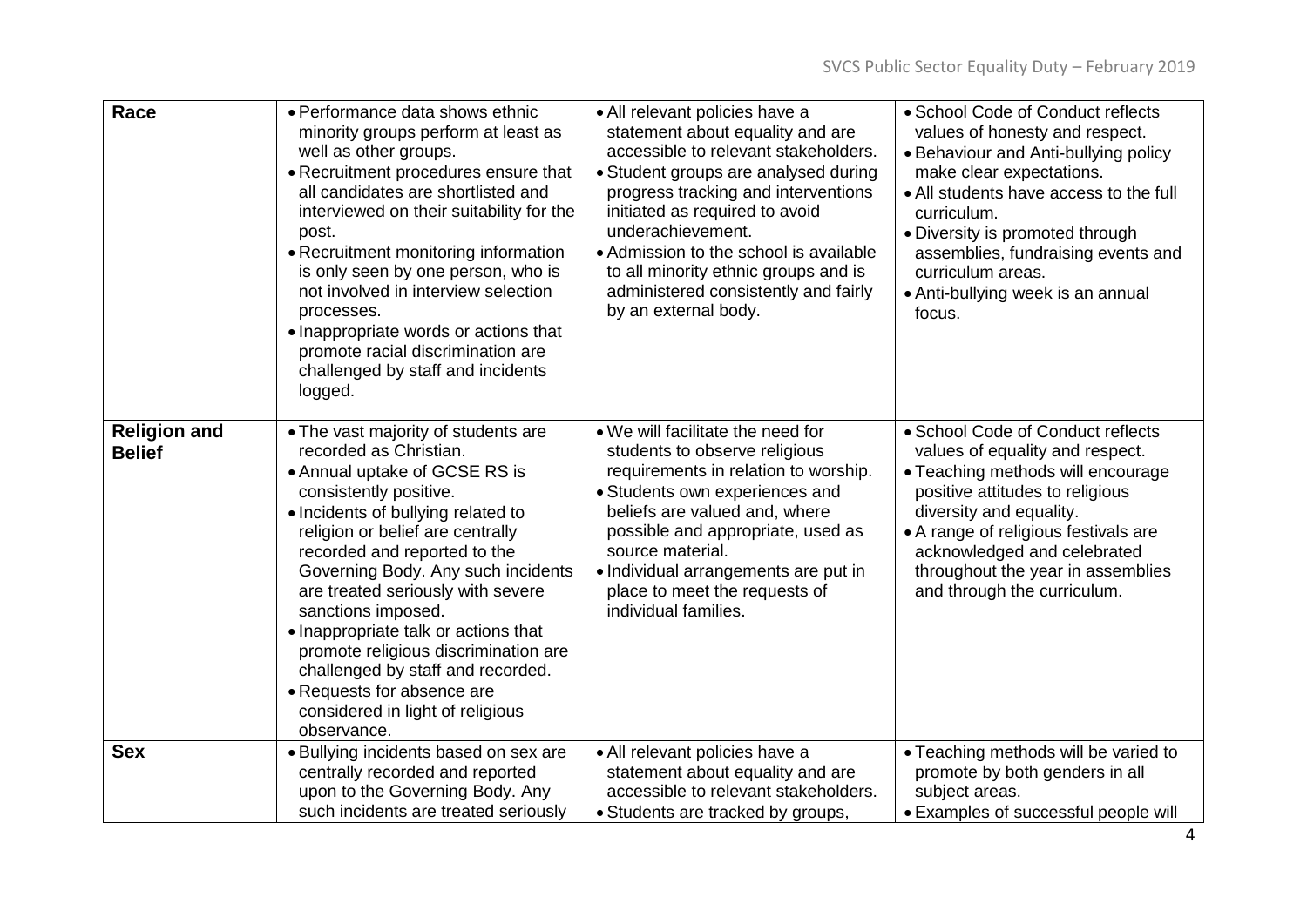|                                     | with severe sanctions imposed.<br>• Inappropriate talk or actions that<br>promote sexual discrimination are<br>challenged by staff and incidents<br>logged.<br>• All students take part in all subject<br>areas.<br>• Recruitment procedures ensure that<br>all candidates are shortlisted and<br>interviewed on their suitability for the<br>post. | including sex. Performance<br>compared to the whole school<br>community is monitored in relation to<br>academic indicators.<br>• Teaching methods are varied to<br>promote achievement from both<br>boys and girls.                                                                                                              | be used to challenge gender<br>stereotypes.                                                                                                                                                                                                                             |
|-------------------------------------|-----------------------------------------------------------------------------------------------------------------------------------------------------------------------------------------------------------------------------------------------------------------------------------------------------------------------------------------------------|----------------------------------------------------------------------------------------------------------------------------------------------------------------------------------------------------------------------------------------------------------------------------------------------------------------------------------|-------------------------------------------------------------------------------------------------------------------------------------------------------------------------------------------------------------------------------------------------------------------------|
| <b>Sexual</b><br><b>Orientation</b> | • Homophobic bullying is recorded<br>and reported upon to the Governing<br>Body. Any such incidents are treated<br>seriously with severe sanctions<br>imposed.<br>• Inappropriate talk or actions that<br>promote homophobic discrimination<br>are challenged by staff and incidents<br>logged centrally.                                           | • All relevant policies have a<br>statement about equality and are<br>accessible to relevant stakeholders.<br>• All students are encouraged to<br>consider the full range of options<br>before and after GCSEs, regardless<br>of sexual orientation.<br>• Inclusive language is used within the<br>school to reflect acceptance. | • School Code of Conduct reflects<br>values of equality and respect.<br>• Teaching methods will encourage<br>positive attitudes to religious<br>diversity and equality.<br>• Teaching methods will encourage<br>positive attitudes to sexual diversity<br>and equality. |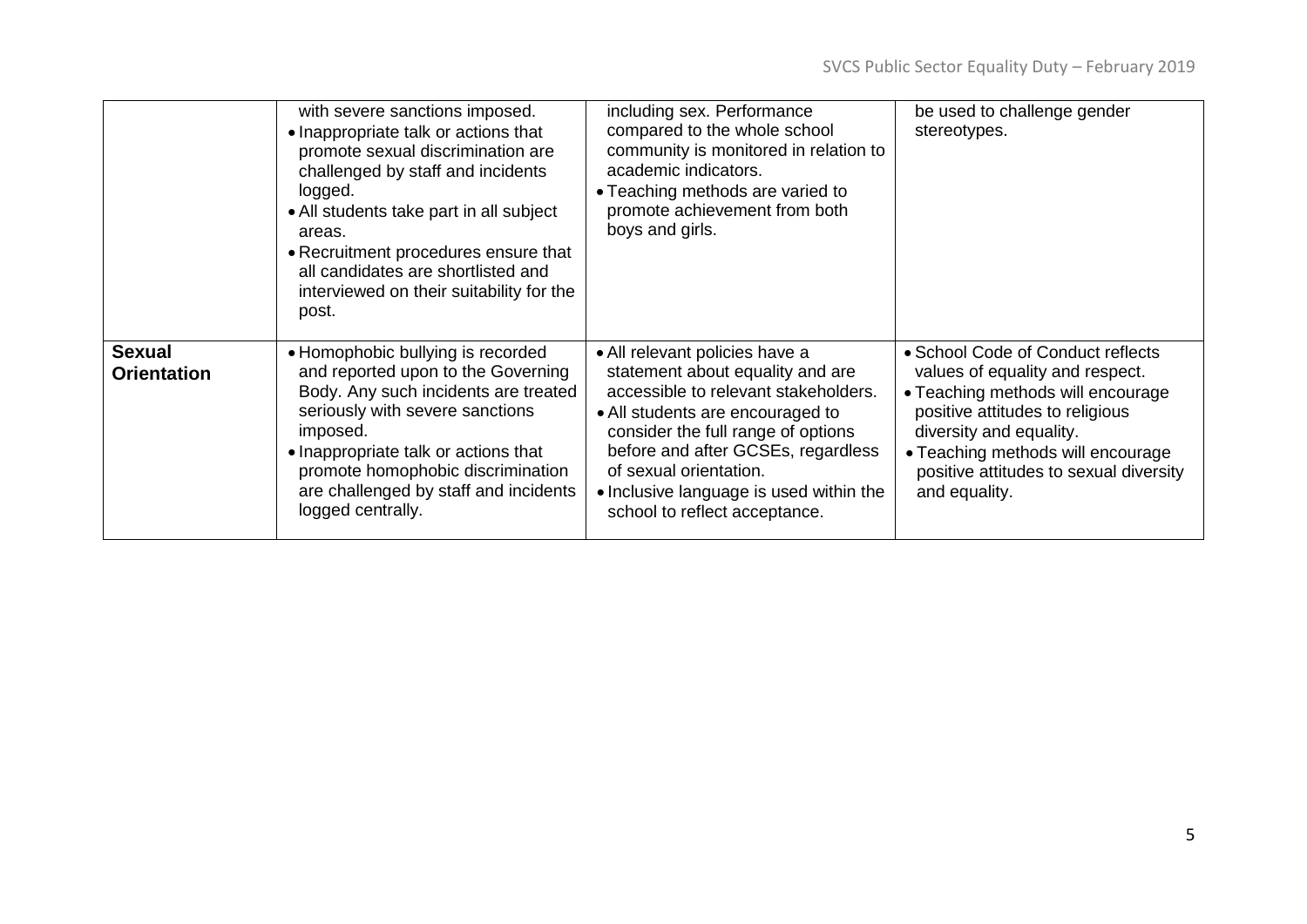# **EQUALITY ENGAGEMENT**

| <b>Protected</b><br>characteristics | Aims of general duty                                                                                                                                                                                                                                                                                         |                                                                                                                                                                                                                                                                                       |                                                                                                                                                                                                            |  |
|-------------------------------------|--------------------------------------------------------------------------------------------------------------------------------------------------------------------------------------------------------------------------------------------------------------------------------------------------------------|---------------------------------------------------------------------------------------------------------------------------------------------------------------------------------------------------------------------------------------------------------------------------------------|------------------------------------------------------------------------------------------------------------------------------------------------------------------------------------------------------------|--|
|                                     | How have we engaged with the<br>protected groups in order to<br>eliminate unlawful<br>discrimination, harassment and<br>victimisation?                                                                                                                                                                       | How have we engaged with the<br>protected groups in order to<br>advance equality of<br>opportunity?                                                                                                                                                                                   | How do we engage with<br>protected groups in order to<br>foster good relations?                                                                                                                            |  |
| Age                                 | • Student representation through<br>student voice.<br>• Procedures are in place to ensure<br>that applications are shortlisted<br>against the job specification,<br>regardless of the candidate's age.<br>• There is a procedure in place to<br>consider applications not in<br>chronological year group.    | . Open discussion as part of line<br>management meetings about future<br>plans.<br>• Opportunities for flexible working, if<br>appropriate arrangements can be<br>made.<br>• Apprenticeships are available to<br>give applicants of any age an entry<br>route into school-based jobs. | · Mixed age tutor groups. Reviewed<br>by students.<br>. Open discussion as part of line<br>management meetings about future<br>plans.                                                                      |  |
| <b>Disability</b>                   | • Student representation through<br>student voice.<br>• Introduced procedures to ensure<br>that information on application<br>forms which identifies disability is<br>removed before shortlisting.<br>• Discussions with parents of<br>disabled students to understand<br>their aspirations for their child. | • Use of specialist services.<br>• Individual meetings and support at<br>points of transition.                                                                                                                                                                                        | • Student representation through<br>student voice.<br>. Individuals consulted to identify any<br>additional needs they may have.<br>• Performance Management<br>discussions to review additional<br>needs. |  |
| Gender<br>Reassignment              | • Procedures are in place to ensure<br>that applications are shortlisted<br>against the job specification and no                                                                                                                                                                                             | • Individual discussions to understand<br>the stage of transition and needs of<br>the person.                                                                                                                                                                                         | • Individuals consulted to ask what is<br>appropriate to them.<br>• All members of the school                                                                                                              |  |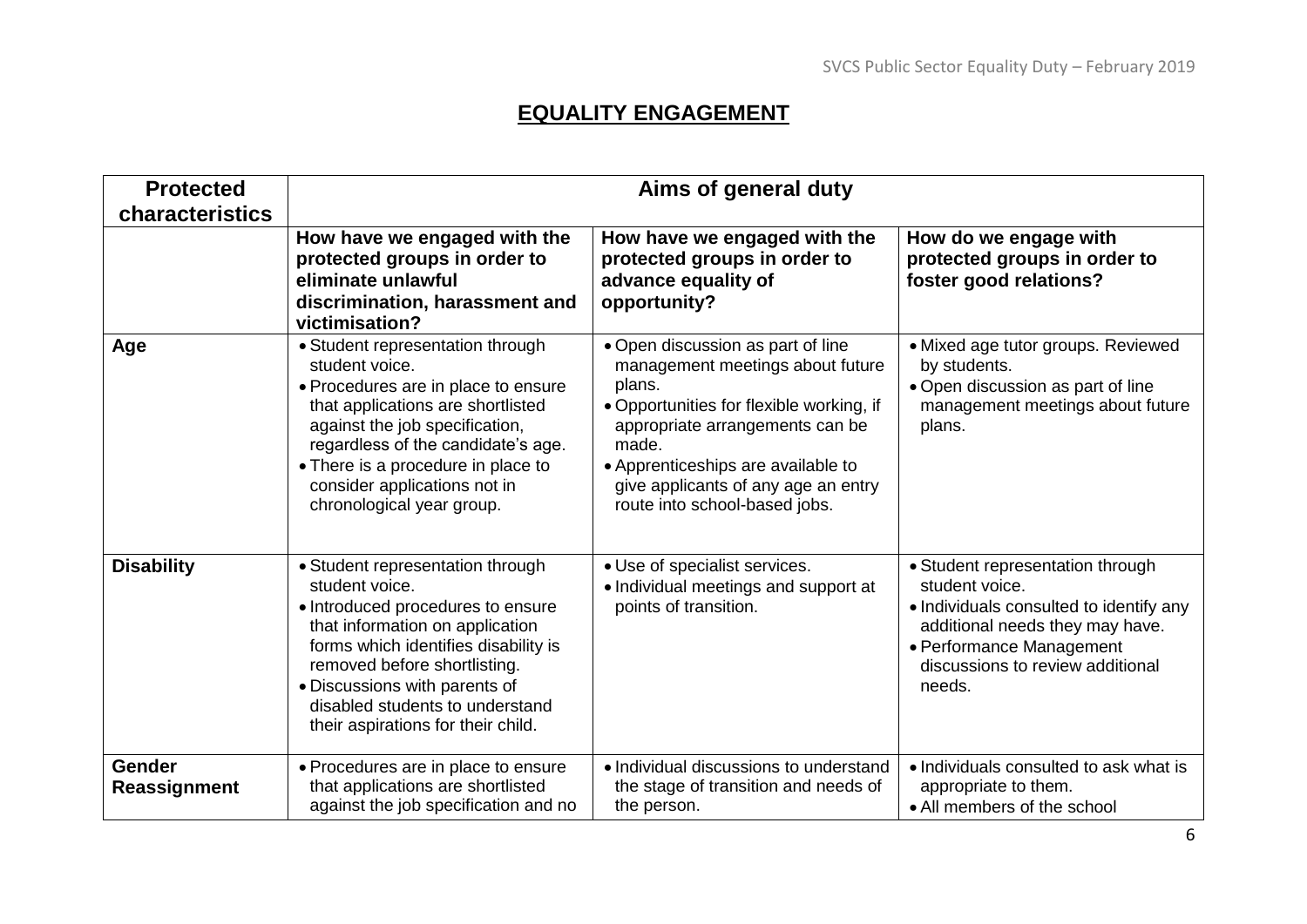|                                                                | other criteria.<br>• Individuals encouraged to report<br>any concerns to anyone they are<br>comfortable speaking to.                                                                                                                                                    |                                                                                                                                                                                                                                                           | community treat each other with<br>respect. Request that any failure of<br>this to happen should be reported<br>and is then acted upon.                                                                                     |
|----------------------------------------------------------------|-------------------------------------------------------------------------------------------------------------------------------------------------------------------------------------------------------------------------------------------------------------------------|-----------------------------------------------------------------------------------------------------------------------------------------------------------------------------------------------------------------------------------------------------------|-----------------------------------------------------------------------------------------------------------------------------------------------------------------------------------------------------------------------------|
| <b>Marriage and civil</b><br>partnership                       | • Relationship status is not requested<br>or discussed as part of the<br>application process.<br>· Discussions about relationships<br>take place without assumptions<br>being made.<br>• All parents are made welcome<br>regardless of their personal<br>relationships. | • All opportunities are made available<br>to all members of staff.                                                                                                                                                                                        | • Cards and presents are bought from<br>the whole staff to celebrate<br>significant life events.<br>• Requests for leave are supported to<br>allow colleagues to accompany their<br>partners to events and<br>appointments. |
| <b>Pregnancy and</b><br><b>Maternity /</b><br><b>Paternity</b> | • HR Training to ensure that the legal<br>rights of staff are fully understood<br>and implemented on request.<br>• Positive messages about parenting<br>leave given to staff.<br>• Paternity leave encouraged and<br>arranged for the best time to suit the<br>father.  | • If posts are advertised during leave<br>then all staff members are informed<br>of the opportunities.<br>• Policy and practice makes parenting<br>leave available to both males and<br>females.                                                          | • Open discussion as part of line<br>management meetings about future<br>plans.<br>• Communications maintained<br>between staff on leave as frequently<br>as they wish.                                                     |
| Race                                                           | • Student representation through<br>student voice.<br>• Information on application forms<br>which identifies race is removed<br>before shortlisting.<br>• Students aware that they can self-<br>report racist incidents.                                                | • Individual Year 9 Options interviews<br>to ensure all individual students are<br>making appropriate choices.<br>• Student representation through<br>student council.<br>• Student progress monitored and<br>interventions put in place as<br>necessary. | • Images and examples in curriculum<br>from a range of ethnic backgrounds.<br>• Student representation through<br>student council.                                                                                          |
| <b>Religion and</b><br><b>Belief</b>                           | • Procedures are in place to ensure<br>that applications are shortlisted                                                                                                                                                                                                | • All students are expected to<br>undertake all aspects of curriculum.                                                                                                                                                                                    | • Absences approved if students<br>request time off for religious                                                                                                                                                           |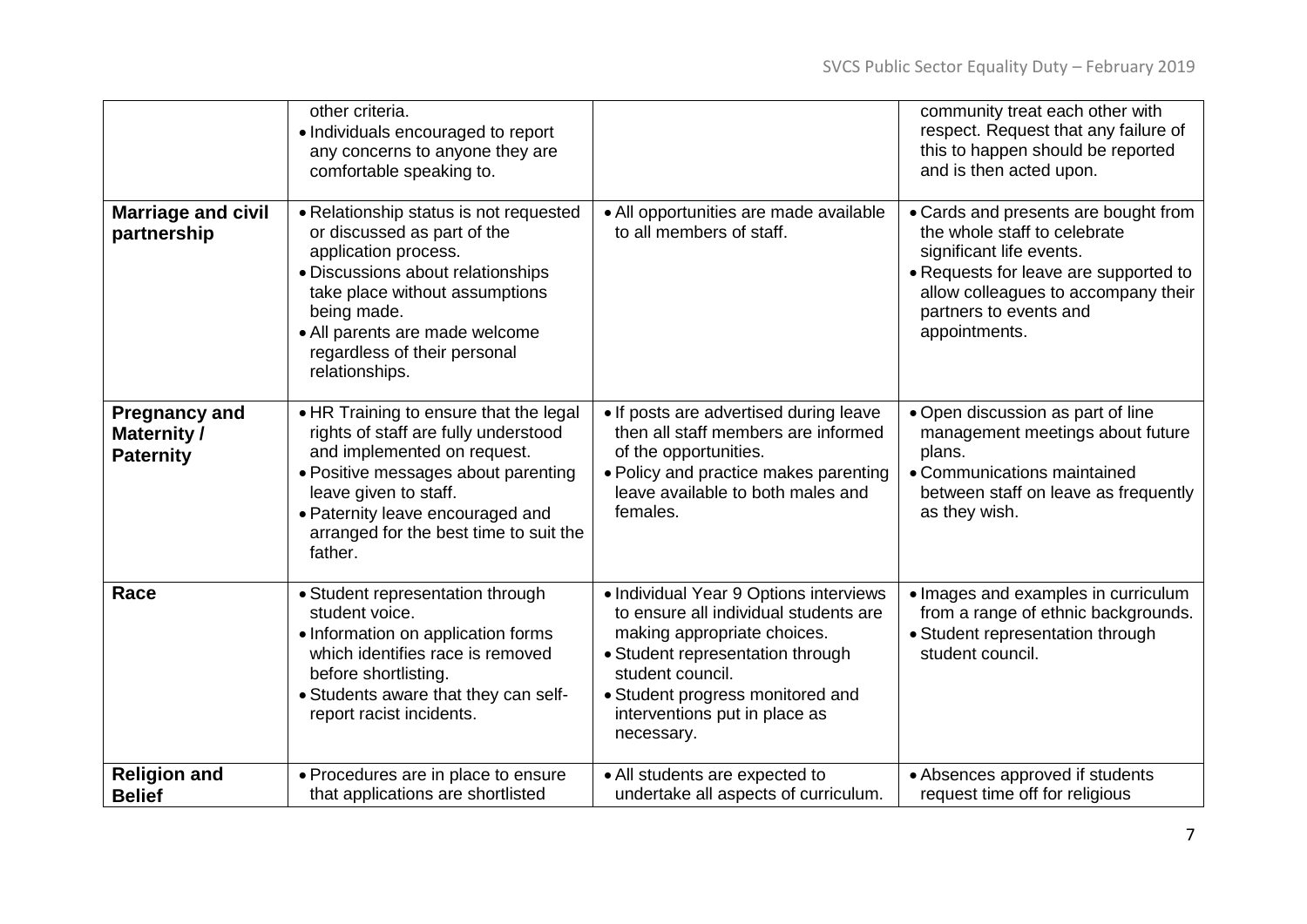|                           | against the job specification,<br>regardless of the candidate's<br>religion or belief.<br>• Engagement with families to<br>understand their beliefs and<br>preferences for eg sex education,<br>RS lessons.                                                                              | • Ability to request time off for<br>religious observance.<br>• Where appropriate the experiences<br>of individuals used in lessons.                                                                                                                                                                                                                           | holidays.<br>• Open discussion as part of line<br>management meetings about issues<br>relating to religion and personal<br>beliefs.<br>• Staff able to make requests to not<br>present certain lesson materials<br>which conflict with their beliefs.                    |
|---------------------------|------------------------------------------------------------------------------------------------------------------------------------------------------------------------------------------------------------------------------------------------------------------------------------------|----------------------------------------------------------------------------------------------------------------------------------------------------------------------------------------------------------------------------------------------------------------------------------------------------------------------------------------------------------------|--------------------------------------------------------------------------------------------------------------------------------------------------------------------------------------------------------------------------------------------------------------------------|
| <b>Sex</b>                | • Introduced procedures to ensure<br>that information on application<br>forms which identifies gender is<br>removed before shortlisting.                                                                                                                                                 | • Individual Year 9 Options interviews<br>to ensure all individual students are<br>making appropriate choices.<br>• All students are expected to<br>undertake all aspects of curriculum.<br>. Discussed with students why some<br>subjects are more appealing to<br>some gender groups.<br>• Positive mix of males and females<br>in staff and Governor roles. | • Student representation through<br>student council.<br>• All students are expected to<br>undertake all aspects of curriculum.<br>• Gender stereotypes are challenged<br>with students and parents to<br>encourage students to examine why<br>they make certain choices. |
| <b>Sexual Orientation</b> | • Procedures are in place to ensure<br>that applications for posts or school<br>places do not reveal a person's<br>sexual orientation.<br>• Where allegations of bullying or<br>harassment are made the victim is<br>empowered to make choices about<br>how situations are investigated. | • Individual Year 9 Options interviews<br>to ensure all individual students are<br>making appropriate choices.<br>• Policy and practice makes requests<br>for family leave available to all<br>members of staff, regardless of their<br>family make-up.                                                                                                        | • Open discussion about any issues<br>as part of line management<br>meetings.<br>• Positive role models are used to<br>promote acceptance and<br>understanding.                                                                                                          |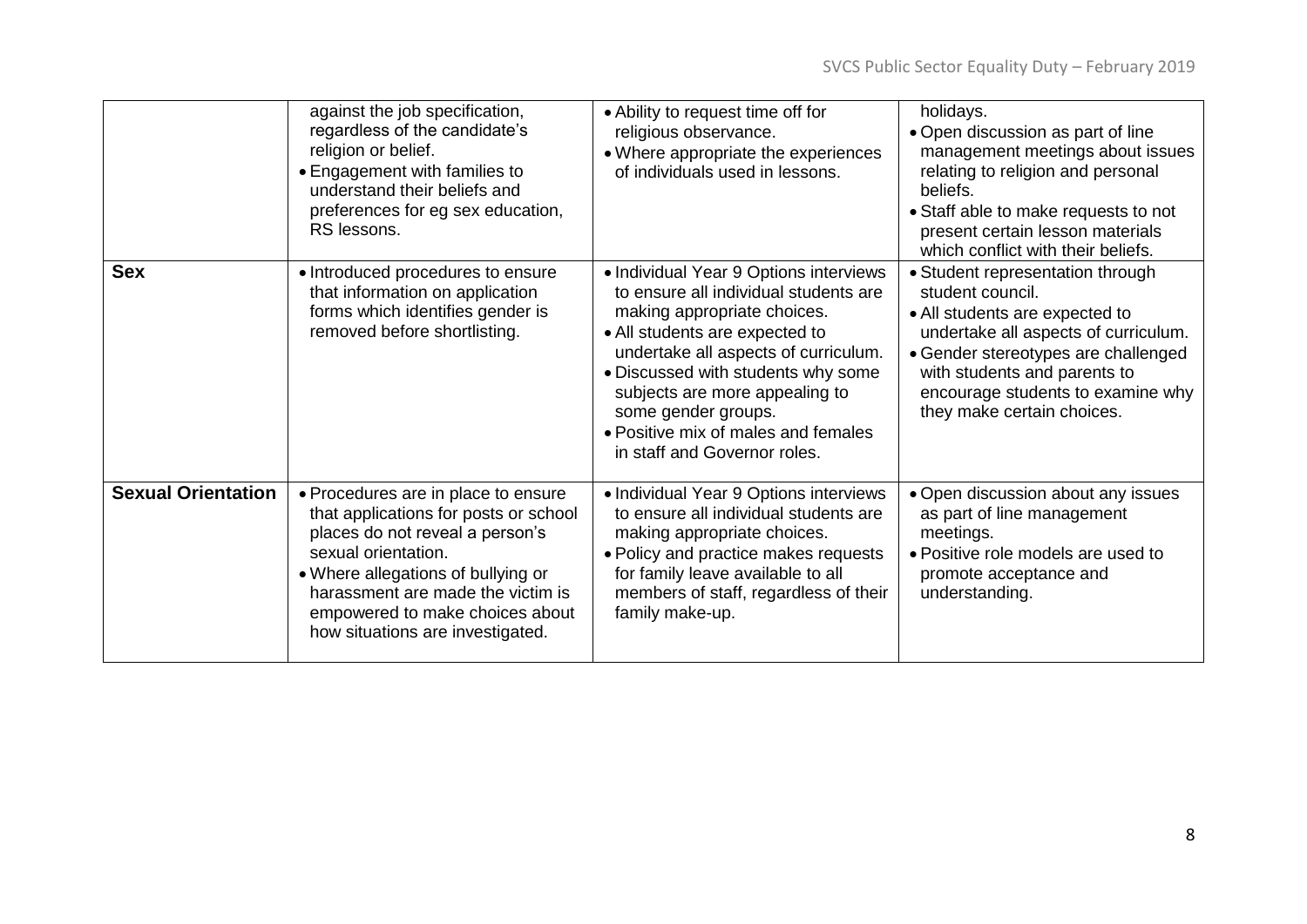#### **Summary Statement of Effectiveness**

**Age:** Stour Valley Community School is effective as policies and practice demonstrate a commitment to promoting age equality, with staff being appointed according to their ability to fulfill roles. Students are taught in chronological age groups; however there is a mechanism in place for students to be taught out of age group, as appropriate.

**Disability:** Stour Valley Community School is highly effective as policies and practice demonstrate a commitment to promoting disability equality and students with disabilities make at least the same level of progress as all other students.

**Gender Reassignment:** Stour Valley Community School is highly effective in dealing with gender reassignment and ensuring individuals receive the medical and emotional support they need.

**Marriage and civil partnership:** Stour Valley Community School is highly effective as policies and practice demonstrate a commitment to supporting relationships of all types. Different types of relationships are presented as positive and openly discussed as part of the curriculum.

**Pregnancy and Maternity:** Stour Valley Community School is highly effective as policies and practice demonstrate a commitment to promoting family life, with parenting and adoption leave being positively encouraged.

**Race:** Stour Valley Community School is highly effective as policies and practice demonstrate a commitment to promoting race equality and there are no current issues involving race. Incidents of reported racial bullying average 2 per year.

**Religion and Belief:** Stour Valley Community School is effective as policies and practice demonstrate a commitment to acknowledging the beliefs of individuals. Appropriate leave for religious events is agreed and individual arrangements are in place to address specific family requests in relation to curriculum content.

**Sex:** Stour Valley Community School is effective as policies and practice demonstrate a commitment to promoting sex equality. There is a good balance of male and female role models amongst the staff and Governing Body. Boys, on average, do not make as much academic progress as girls.

**Sexual Orientation:** Stour Valley Community School is highly effective as policies and practice demonstrate a commitment to promoting equality on the grounds of sexual orientation. Many students are open about their sexual orientation, homophobia is reported by students as bullying and there is a general acceptance of difference amongst students.